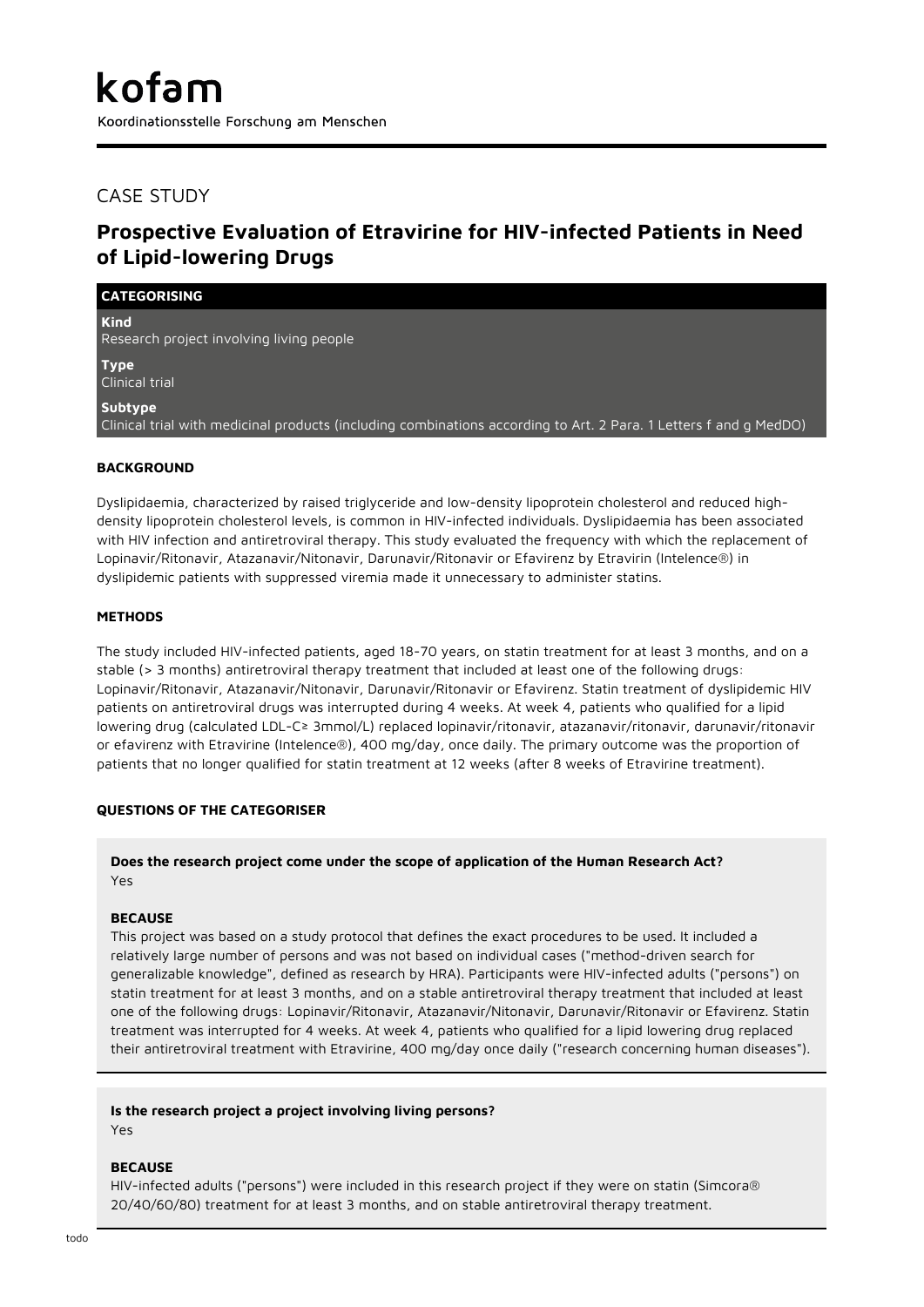**Is the research project a clinical trial?** Yes

#### **BECAUSE**

The investigator asked HIV infected adults on statin treatment for at least 3 months, and on a stable antiretroviral therapy treatment, to interrupt their statin treatment for 4 weeks. At week 4, patients who qualified for a lipid lowering drug replaced their antiretroviral treatment with Etravirine (Intelence®), 400 mg/day, once daily ("prospectively assigned"). The study assessed the proportion of patients who no longer qualified for statin treatment after 8 weeks of Etravirine (Intelence®) treatment ("to investigate its effects on health or on the structure and function of the human body").

**Does the trial involve investigating medicinal products (including combinations according to Art. 2 Para. 1 Letters f and g Medical Device Ordinance (MedDO) from the July 1, 2020)?** Yes

#### **BECAUSE**

This study investigated the effects of interrupting statin and replaced antiretroviral treatment with Etravirine (Intelence®). 400 mg/day once daily in dyslipidemic HIV-infected patients ("medicinal products").

**Does the trial involve investigating a medical device (in vitro diagnostics excluded) or any other device as defined in Article 1 of the Medical Devices Ordinance of July 1, 2020?** No

#### **BECAUSE**

**Does the trial investigate an intervention that is neither a therapeutic product nor a transplant product, nor a product according to Art. 2a para. 2 Therapeutic Products Act (TPA) (Status from May 26, 2021), nor a transplant?**

Yes

#### **BECAUSE**

The interruption of statins (Simcora®) is not considered a pharmaceutical intervention.

**Does the trial investigate a transplant product?**

No

## **BECAUSE**

**Does the trial investigate gene therapy or a pathogenic organism?** No

#### **BECAUSE**

## **Is the IMP authorised in Switzerland?**

Yes

#### **BECAUSE**

This study investigated the effects on HIV-infected patients of interrupting statin (Simcora®) and replaced antiretroviral treatment with Etravirine (Intelence®), 400 mg/day, once daily. Etravirine (Intelence®) is "authorised" for the Swiss market (approval numbers for Etravirin (Intelence®) 58483 (Swissmedic).